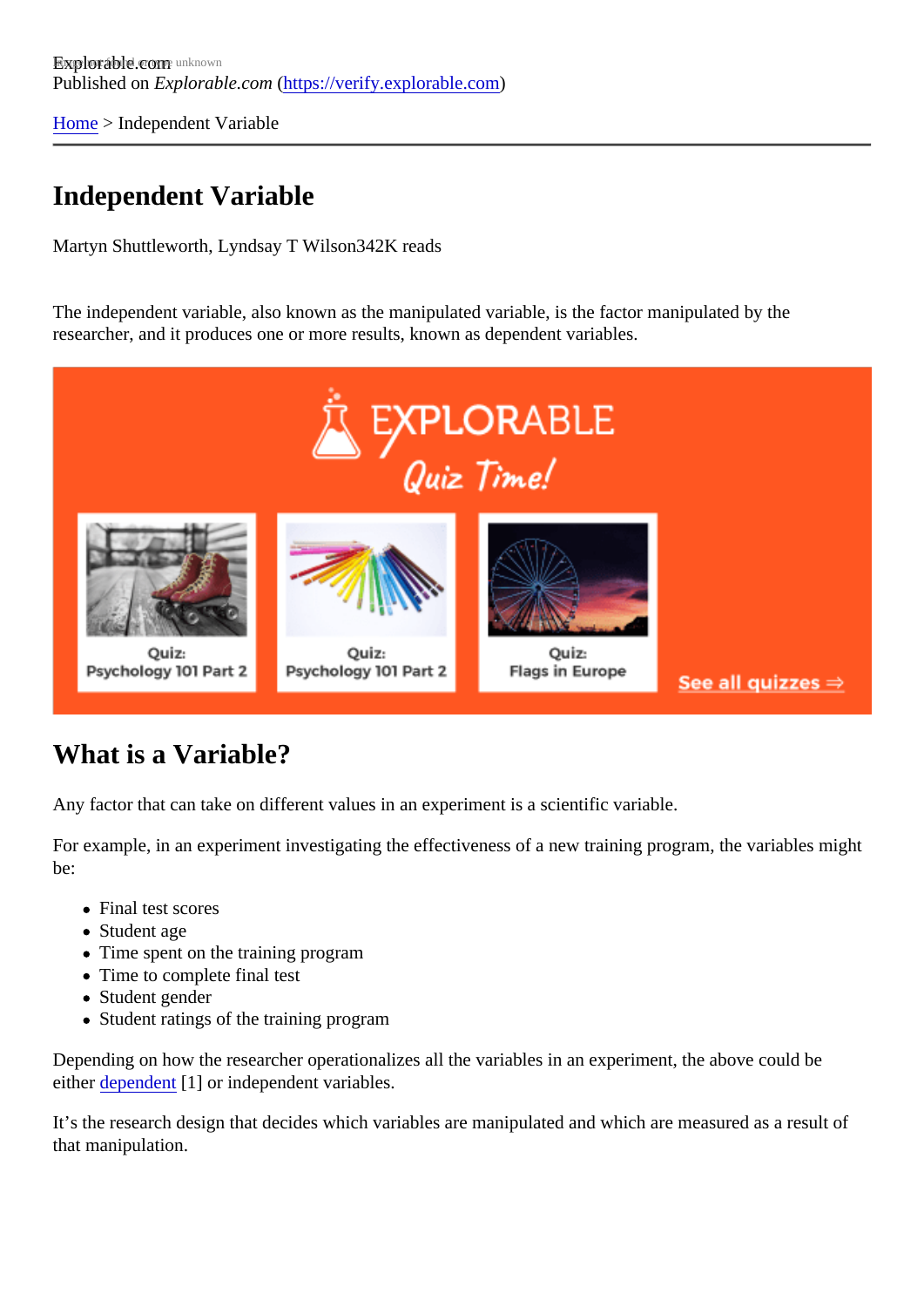# What is the Independent Variable?

The independent variable is "independent" because its variation does not depend on the variation of anoth variable in the experiment/research project. The independent variable is led[2] or changed only by the researcher. This factor is often the earch question/hypothe<sup>33</sup> behind the outcome of the experiment.

Independent And Dependent Variable

Image not found or type unknown

In the above example, the researcher may have wanted to see if participating in the training program raise students' scores on a final test.

Mini-quiz 1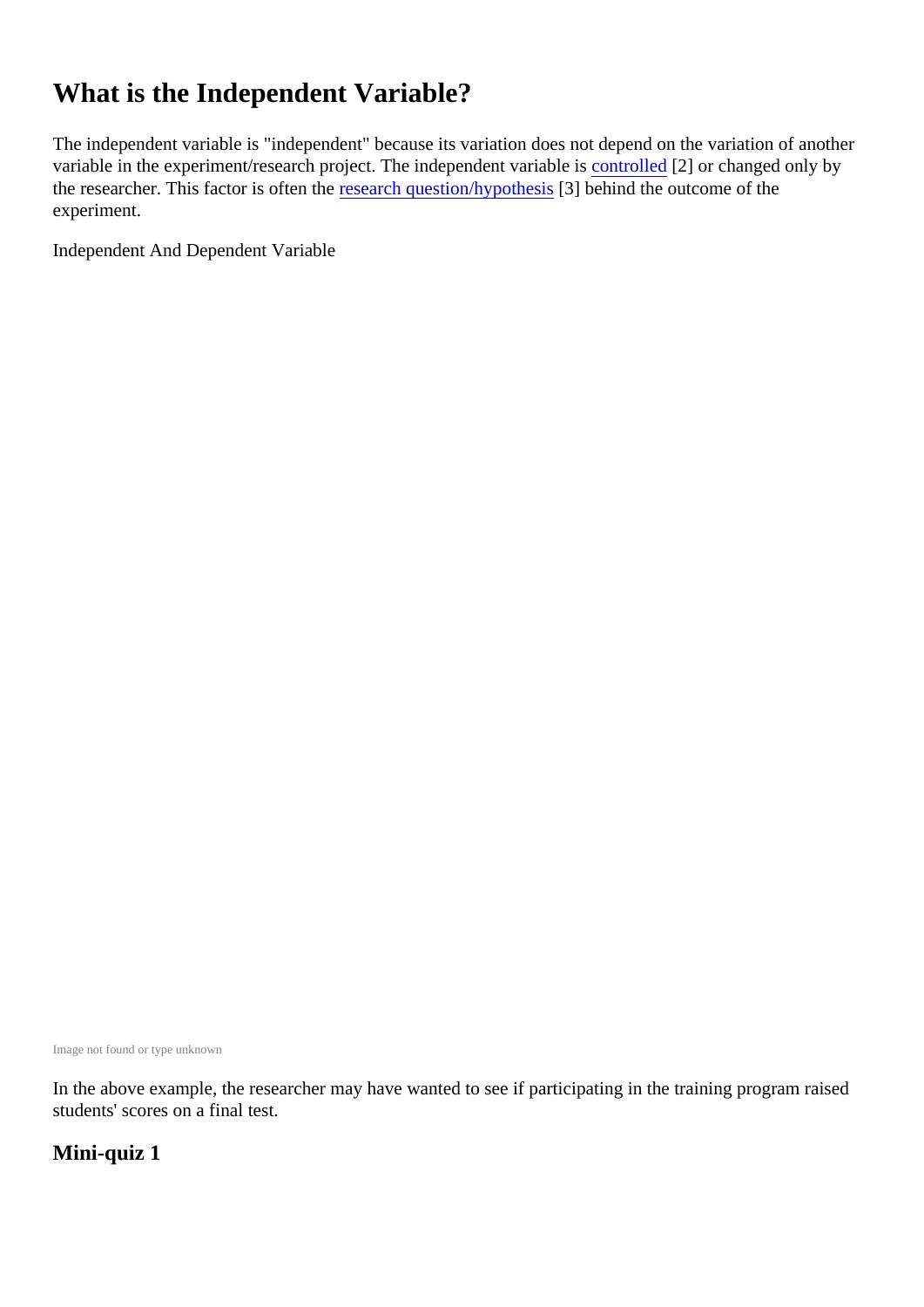Can you identify the independent variable in this experiment?

- 1. Score on the test
- 2. Time spent on the training program
- 3. Participation on the training program

What do you think is correct? The answer is at the bottom of the article.

How Many Independent Variables Do You Test?

There are often not more than one or two independent variables tested in an experiment, otherwise it is difficult to determine the influence of each upon the final results. There may be steveral dent variables [1], because manipulating the independent variable can influence many different things.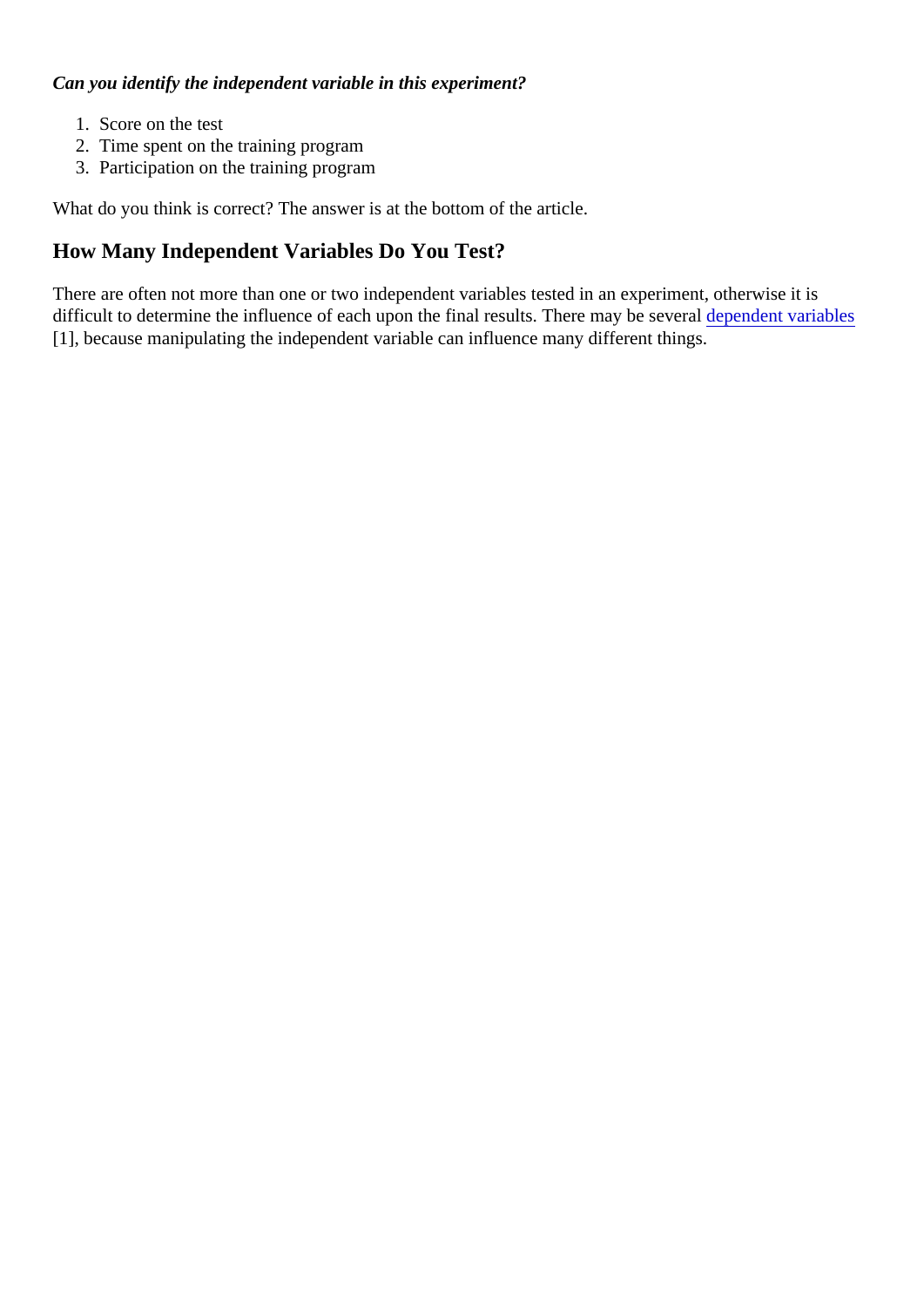

For example, an experiment to test the effects of a certain fertilizer on plant growth could measure height, number of fruits and the average weight of the fruit produced. All of these are valid analyzable factors arising from the manipulation of one independent variable, the amount of fertilizer.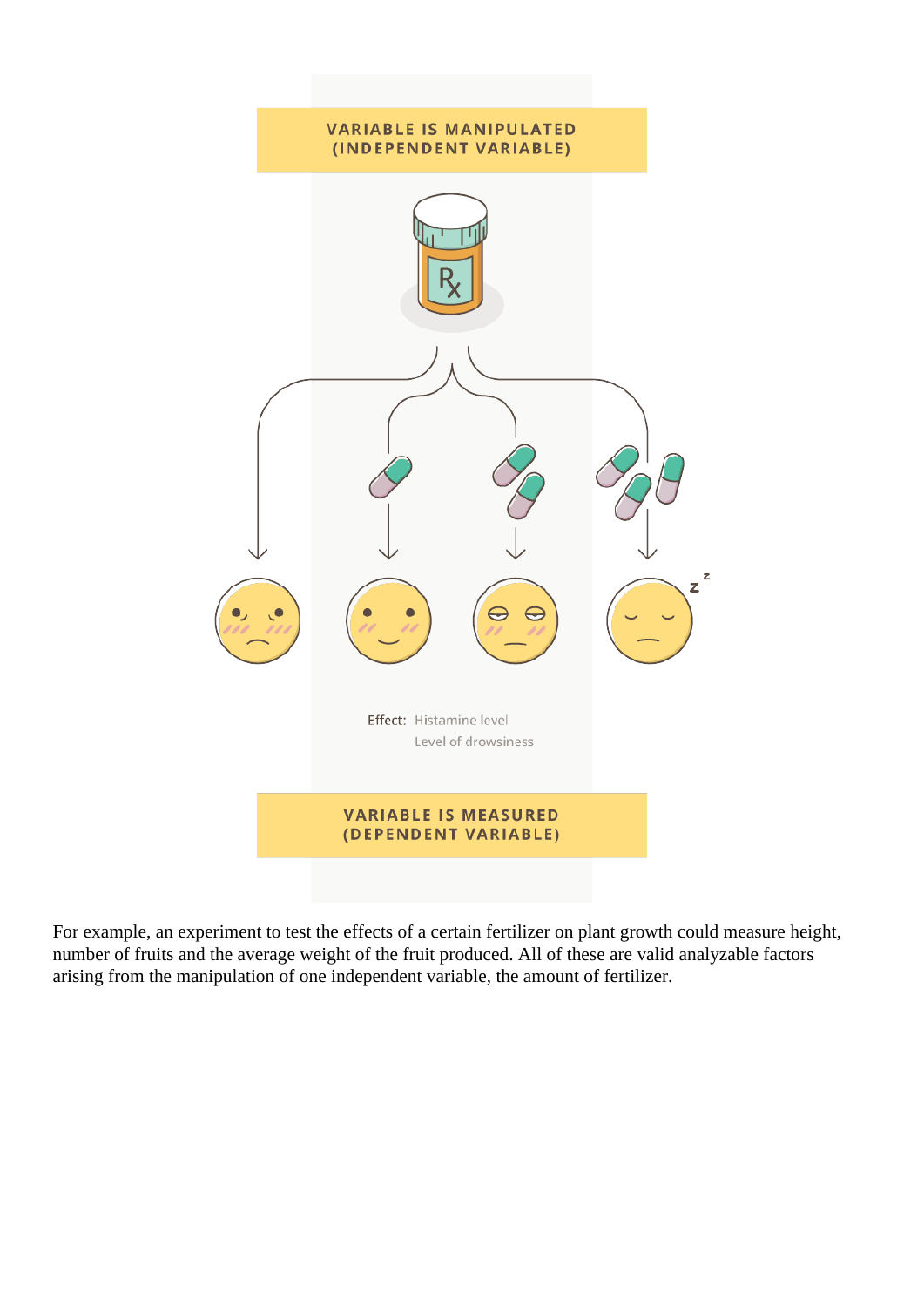## Potential Complexities of the Independent Variable

The termindependent variable] is often a source of confusion; many people assume that the name means that the variable is independent of any manipulation. The name arises because the variable is isolated from any other factor, allowing experimental manipulation to establish analyzables[5].

A useful acronym iDRY-MIX. This helps you remember which axis to plot your data should you need to draw a graph:

- D Dependent
- R Responding
- Y Y-axis
- M Manipulated
- I Independent
- X X-axis

Someresearch papet6] appear to give results manipulating more than one experimental variable, but this is usually a false impression.

Each manipulated variable is likely to be an experiment in itself, one area where the words 'experiment' ar 'research' differ. It is simply more convenient for the researcher to bundle them into one paper, and discus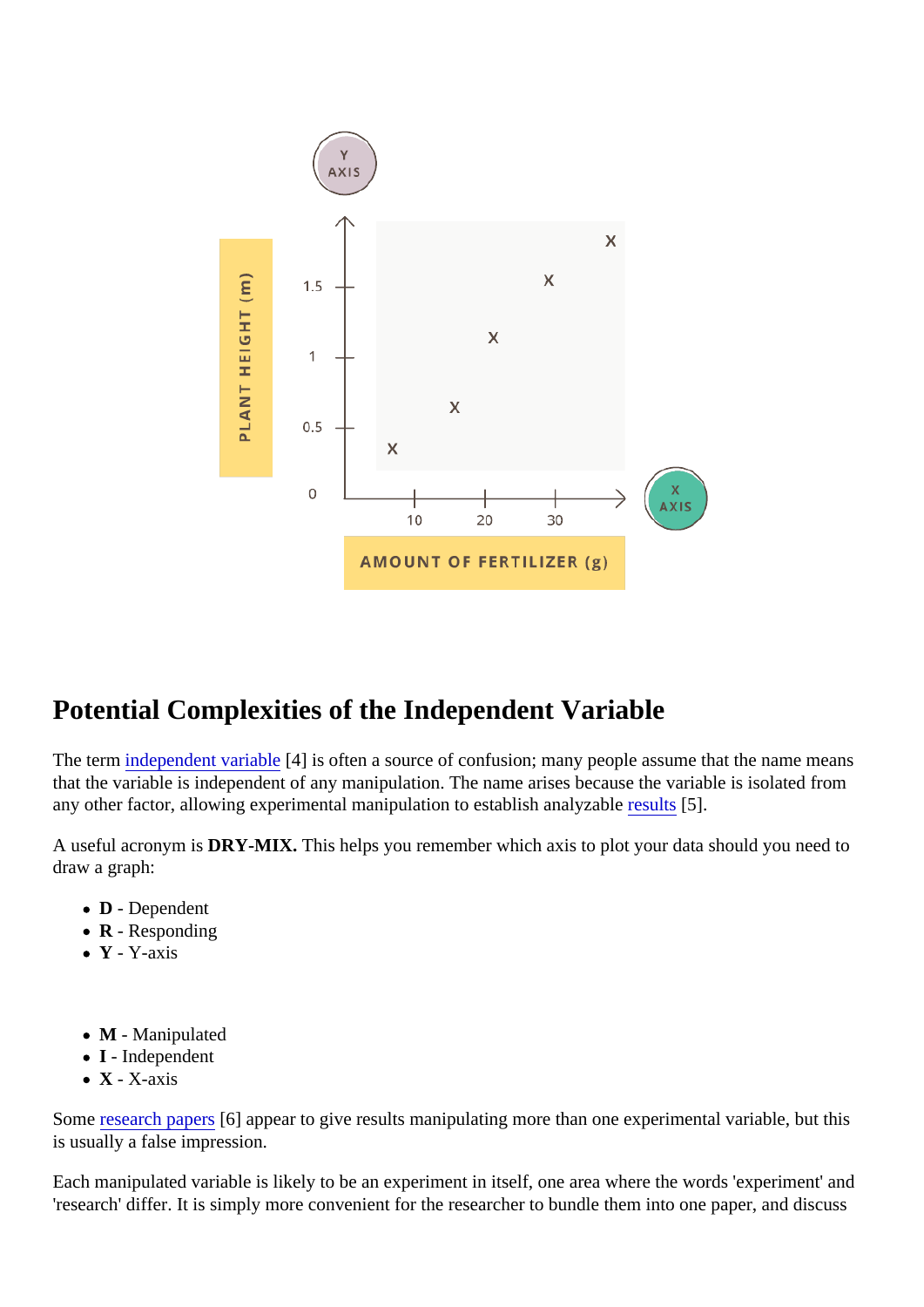the overall results.

The researcher above might also study the effects of temperature, or the amount of water on growth, but these must be performed as discrete experiments, with only the conclusion and discussion amalgamated at the end.

## Examples of the Independent Variable

### Jane Elliott's Anti-Racism Experiment

Third grade teacher Jane Elliott's famous experiment involved dividing her class into two groups: blue-eyed and brown-eyed children. She gave the blue-eyed children extra privileges and emphasized how superior they were to the brown-eyed, who were now a "minority group."

As a result, the brown-eyed children saw a drop in confidence, academic performance and an increase in bullying. However, when she later labelled the blue-eyed group as the inferior, these effects were reversed

Here, the independent variable was group status, i.e. whether the children where in the privileged group or not. This had various observable effects on the children. Importantly, the eye color of the children was the independent variable here. Eye color was an arbitrary choice made by the teacher to draw parallels to racism and prejudice.

### Mini-quiz 2

Can you identify a possible dependent variable in this experiment?

- 1. Level of bullying
- 2. Academic performance
- 3. Confidence level
- 4. All of the above

What do you think is correct? The answer is at the bottom of the article.

#### Bandura Bobo Doll Experiment

In the [Bandura Bobo Doll experime](https://verify.explorable.com/bobo-doll-experiment)nt, whether the children were exposed to an aggressive adult, or to a passive adult, was the independent variable.

This experiment is a prime example of how the concept of experimental variables can become a little complex. Bandura also studied the differences between boys and girls, with gender as an independent variable. Surely, this is breaking the rules of only having one manipulated variable!

In fact, this is a prime example of performing multiple experiments at the same time. If you study the structure of the esearch desigite], you will see that the Bobo Doll Experiment should have been called the Bobo Doll Experiments.

It was actually four experiments, each with their **owpothesis**[9] and variables, running concurrently. It would have been expensive, and possible thical [10], to test the children four times and, if the same children were used each time, their behavior may have changed with repetition.

Careful design allowed Bandurattest different hypotheset 11 as part of the same research.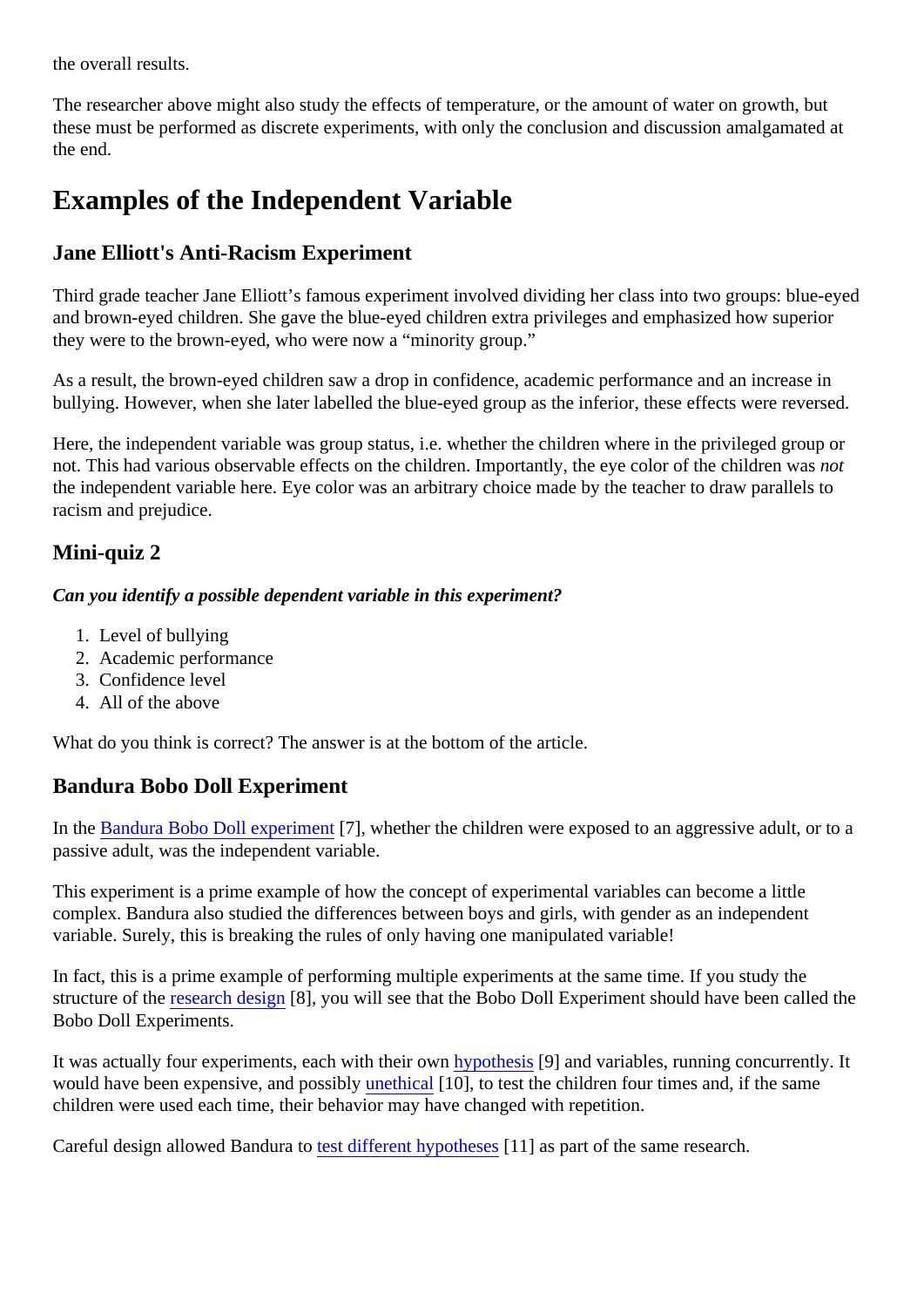### **Mini-quiz 3**

*Can you identify the separate independent variables in this experiment? Pick two.*

- 1. Presence or absence of Bobo doll
- 2. Gender of the role models
- 3. Aggressiveness of the role models
- 4. Number of children

The answer is at the bottom of the article.

# **Mini-quiz Answers:**

### **Mini-quiz 1**

*Can you identify the independent variable in this experiment?*

#### **Option 3. Participation on the training program**.

The researcher could manipulate the variable of whether students participated on the program or not, then measure the results, for example their score on a final test.

### **Mini-quiz 2**

*Can you identify a possible dependent variable in this experiment?*

### **Option 4. All of the above.**

The experiment measured the children's overall behavior. But this could have been broken into separate dependent variables, for example academic performance, level of bullying, or confidence levels.

### **Mini-quiz 3**

*Can you identify the separate independent variables in this experiment? Pick two.*

#### **Option 2 and 3. The gender of the role models and the aggressiveness of the role models.**

Bandura was interested to see if a child would imitate their role model, but he also wanted to see if a child was more likely to imitate them if they were of the same gender.

**Source URL:** https://verify.explorable.com/independent-variable

#### **Links**

- [1] https://explorable.com/dependent-variable
- [2] https://explorable.com/controlled-variables
- [3] https://explorable.com/research-hypothesis
- [4] http://en.wikipedia.org/wiki/Dependent\_variable
- [5] https://verify.explorable.com/statistically-significant-results
- [6] https://verify.explorable.com/write-a-research-paper
- [7] https://verify.explorable.com/bobo-doll-experiment
- [8] https://verify.explorable.com/research-designs
- [9] https://verify.explorable.com/research-hypothesis
- [10] https://verify.explorable.com/ethics-in-research